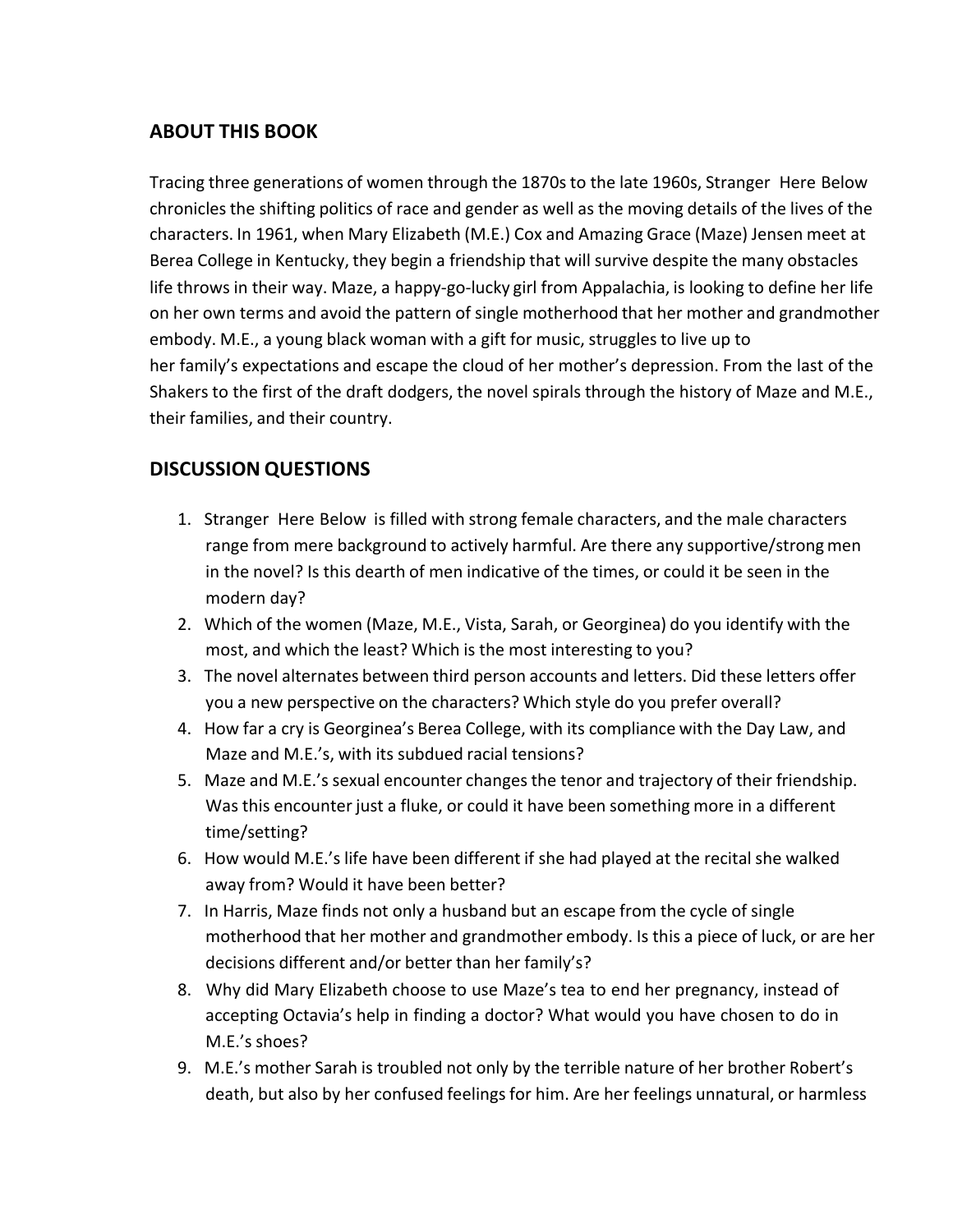and blown out of proportion?

- 10. Clarissa gives Sarah the pills that allow her to finally commit suicide. Is this an act of kindness? When (if ever) is suicide an acceptable choice?
- 11. While Georginea finds a way to escape the limited options for women by becoming Sister Georgia, Vista and Sarah both struggle to fill the roles expected of them by society. Maze rejects life as a teacher, but M.E. is the one who truly rebels, traveling the world and leading an independent life. Would you describe any of these women as feminists? Do you think they would apply the term to themselves?
- 12. At the end of the novel, M.E. wonders which of Maze's twins (Pilgrim or Stranger) is named for her. How would you answer that question?
- 13. Rather than proceeding in a straight line, the plot of Stranger Here Below bounces between time periods and characters. How did this non-linear progression affect the reading experience? What would you have changed, if anything?

### **AUTHOR Q&A**

1. What was your research process for this book? How familiar were you with the time periods involved beforehand?

I had some familiarity with the time periods, but not enough; part of what drove me to write the book was realizing how little I knew about the period of Reconstruction and then the Jim Crow era, particularly in a place like Kentucky. And I knew a bit about the Shakers, and hardly anything about Berea College. So I was really starting from scratch. I read widely--about the Shakers, Berea College, Appalachia. But I also spent time at both Berea and Pleasant Hill, including time opening boxes of old newspapers, old notebooks, all kinds of things, in the Archives at both sites. It was a new and exciting process for me.

2. What is your favorite period of American history, and why?

Well, I think I might say the period immediately following the Civil War, because as I understand it, this was a period of openness, with the potential for healing and understanding in this nation, particularly for racial understanding. We seem to be at our best at moments of crisis like that. And then, alas, it seems like we quickly lose focus; fear and the profit motive take over again. That's certainly what happened during Reconstruction and beyond.

3. You mention on your website that it was your husband's idea to visit Shaker sites, and that these visits planted the seed for the novel. If Sister Georgia was the start of the book, which of the other characters came next?

To be honest, I'm not sure whether Maze or Mary Elizabeth came next. I knew I wanted to explore the experience of a student at Berea, and I think that I probably came up with Maze first. But I have to say that it seems to me that Maze and Mary Elizabeth were always together in my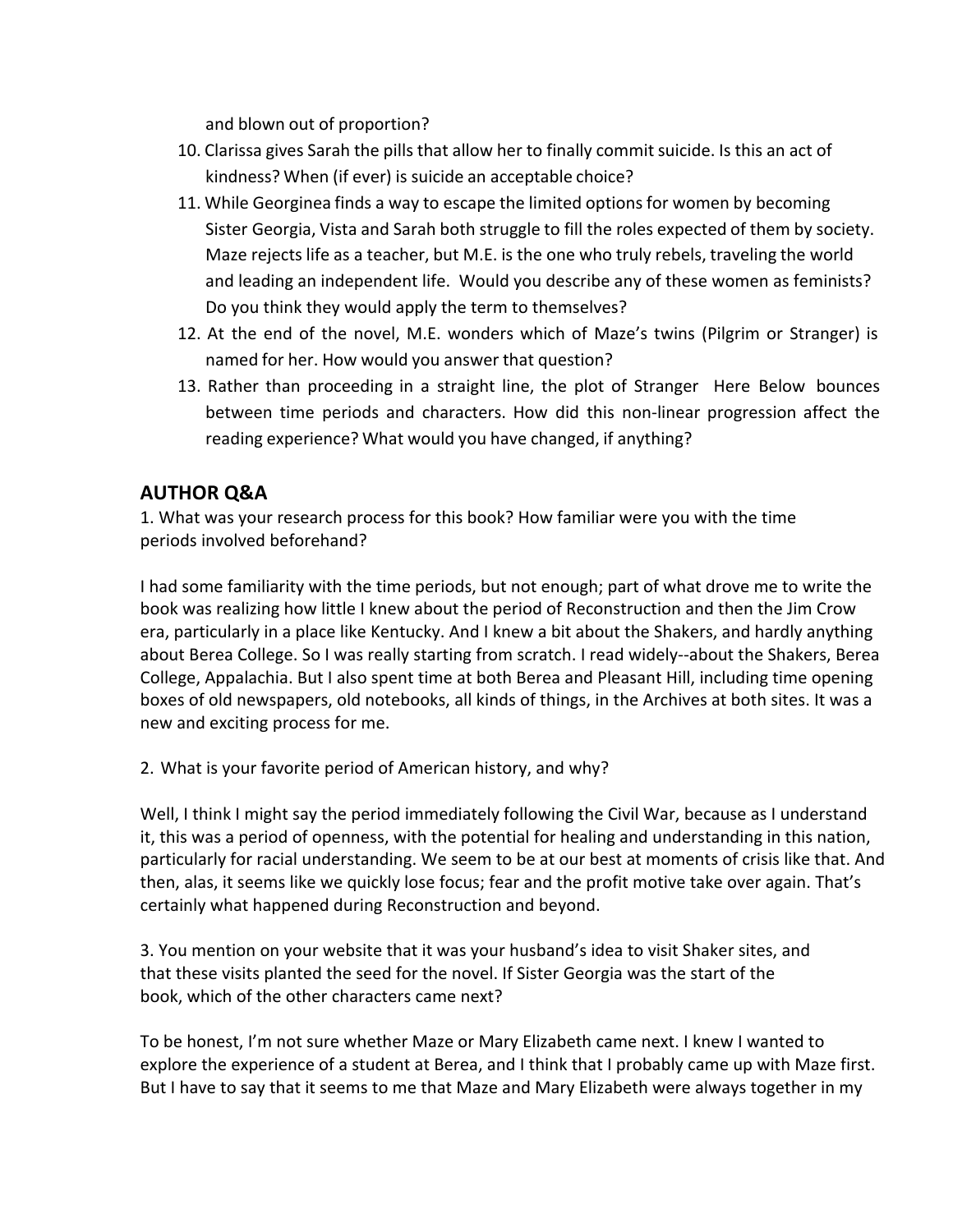mind--a crucial pair of characters. Even their names reflect that duality, I suppose; I didn't do that (give them names with similar, echoing sounds) intentionally though.

4. While both your books have strong female characters, this is particularly true of Stranger. Was this intentional, or did the book evolve that way? Is it harder, as a woman, to write from a male perspective?

I think plenty of women write very convincingly from a male perspective, and vice versa. I guess it's a bit harder for me--though I think it's kind of striking that I'm often exploring female characters who are hardly "feminine" in a traditional sense. I tried to create a fuller and more complex male character in Tom in *In Hovering Flight*; I was aware, in working on that book, that I'd often given male characters short shrift in my work. I have to say, too, in defense of Reverend Cox in *Stranger Here Below*, that while there's a lot that's pretty irritating about him, I do consider him sympathetic in many ways. I also love the character of Daniel, who's mysterious and shortlived, of course--but that's necessary, plot-wise. I also have what I consider a pretty full and rich male character in a short story called "Benedicta, or a Guide to the Artist's Resume," which was published in the Winter 2011 issue of *The Literary Review.* And my next novel will have a very prominent male character. So we'll see how I do with that.

5. Which character was the hardest to write? Which was the easiest?

I would have to say that Sarah (Mary Elizabeth's mother) was, paradoxically, both the hardest and the easiest character to write. She was the hardest in that I felt afraid of writing about her; her experience was too radically different from my own, I thought, and the pain she'd experienced too hard for me to face. In fact I avoided writing about her for a very long time (until Fred Ramey at Unbridled Books gently pointed out that I couldn't give Maze's mother Vista such full coverage and completely ignore Mary Elizabeth's mother). When, at last, I sat down to try to tell Sarah's story, though, I found that it just poured out of me. It was some of the most fluid and (though it feels strange to say it, about such a tragic character), *exhilarating* writing I've done. I think I longed to tell her story—once someone (in this case, Fred) had essentially given me permission to do so.

6. Music plays an important role in your characters' lives -- M.E. with her piano, Vista with her Victrola. How did you choose the composers and bands? Was listening to music a part of the writing process?

Sure, listening to music was a very big part of the process. As I recount in my playlist notes for the Large Hearted Boy site

(http://www.largeheartedboy.com/blog/archive/2010/10/book\_notes\_joyc\_1.html), I've loved those Debussy *Children's Corner* pieces since I was in college and my good friend Rita (Stone) Horn played "Dr. Gradus ad Parnassum" for me. Another friend, Virginia Wiles, and her friend Charles Rix helped to educate me further about classical piano; it was Charles who suggested that Mary Elizabeth decide that she's going to try to play Stravinsky—that this could be the composer her aunt had always wanted, but failed, to learn to play.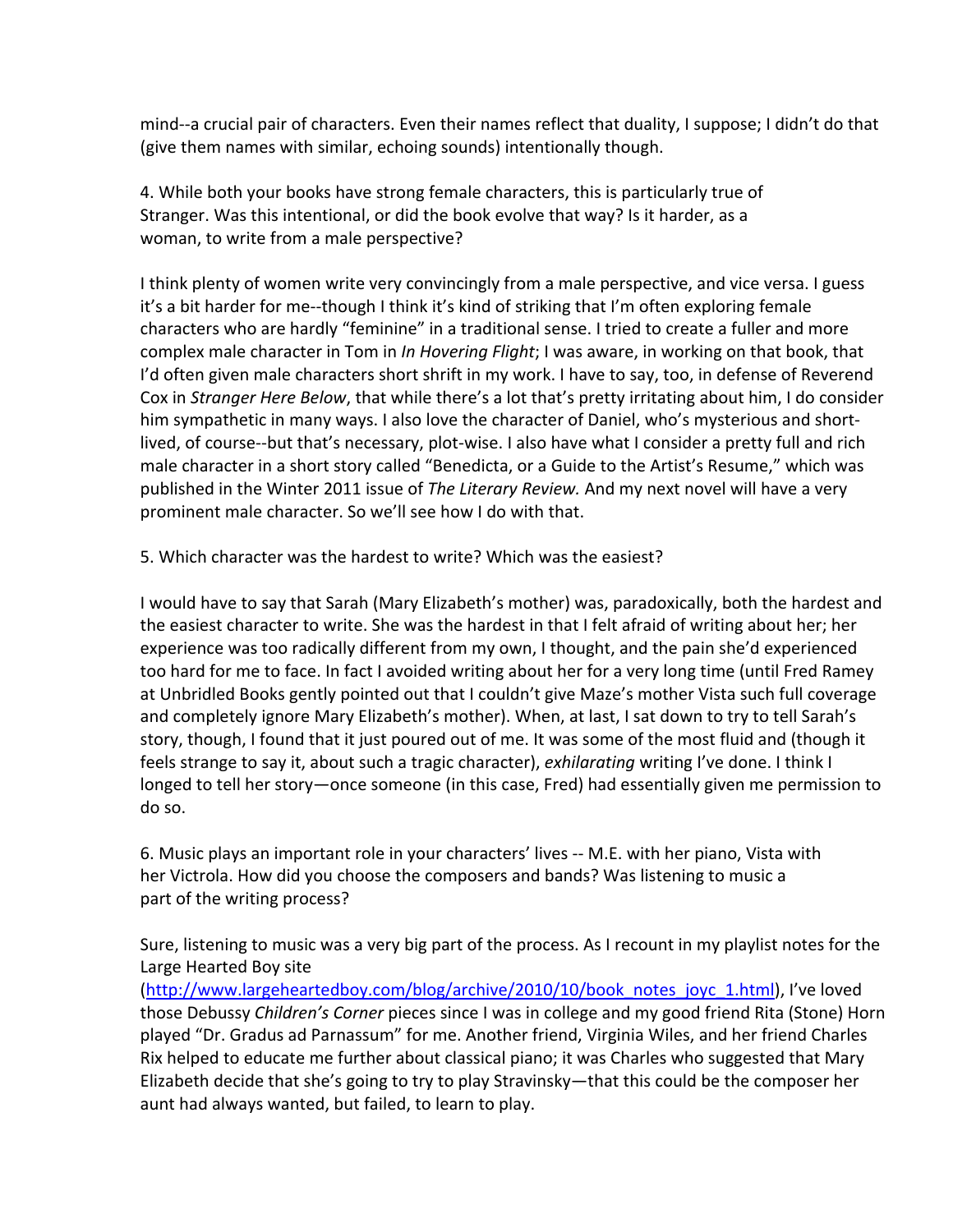I grew up hearing a lot of old-time country music, so the sounds of the Carter Family, and of songs like "Cripple Creek" and "Sally Goodin," are soothing and familiar to me. I've loved finding new musicians and groups who are doing new versions of these old songs (like Roseanne Cash's "Wildwood Flower," the Charlie Haden Family's "Single Girl, Married Girl," Hot Club of Cowtown's "Sally Goodin").

7. Your two novels (In Hovering Flight, Stranger Here Below) are stand-alone pieces. Have you ever considered writing a series? Is there a character from either book you wish you could write more about?

A number of people have said to me that they find themselves wondering about how things turned out for Scarlet and Bobby, at the end of *In Hovering Flight*, and my brother Stu did ask me (jokingly, I think) if I was going to write a sequel about them. But somehow I can't imagine writing a series of novels about the same characters. There's something about creating the world of a literary novel that just feels, well, exhaustive (and exhausting) somehow. Like there just isn't more to say. I'm afraid that's going to sound arrogant, and I don't mean it in that way. I admire a lot of the book series for young readers that are being published right now (as does my daughter). But somehow I can't imagine myself writing about characters over a series of several books. For some reason this has made me think of Charles Dickens, who of course was ridiculously productive, and whose novels, which appeared serially, people waited for in the way today's readers have waited for the next Harry Potter or Percy Jackson or Hunger Artist novel. And yet for Dickens, each individual novel was its own contained world.

8. What do you hope readers will take away from Stranger Here Below?

I hope they'll take away a more nuanced awareness of racial history in the U.S., of the valiant efforts of people like John G. Fee (the founder of Berea College) to do the right thing. And also a richer sense of Kentucky and Appalachia, with all its history and complexity, beauty and suffering.

9. What book(s) and/or sites would you suggest to readers interested in learning more about the Shakers?

#### Readers can certainly learn a lot at the Pleasant Hill Shaker site at

http://www.shakervillageky.org/ --or better yet, by visiting Pleasant Hill themselves. There are LOTS of books out there about the Shakers, particularly about their beautiful art, furniture and architecture. To list only a few: *Shaker Design: Out of this World* by Jean M. Burks; *The Encyclopedia of Shaker Furniture* by Timothy D. Rieman and Jean M. Burks; and Simple Beauty: *The Shakers in America* by William C. Ketchum, Jr. And three books that were particularly helpful to me in doing research for *Stranger Here Below* were *Shaker Communities, Shaker Lives* by Priscilla J. Brewer; *Mother's First-Born Daughters: Early Shaker Writings on Women and Religion*, edited by Jean M. Humez; and *Pleasant Hill and Its Shakers* by Thomas D. Clark and F. Gerald Ham.